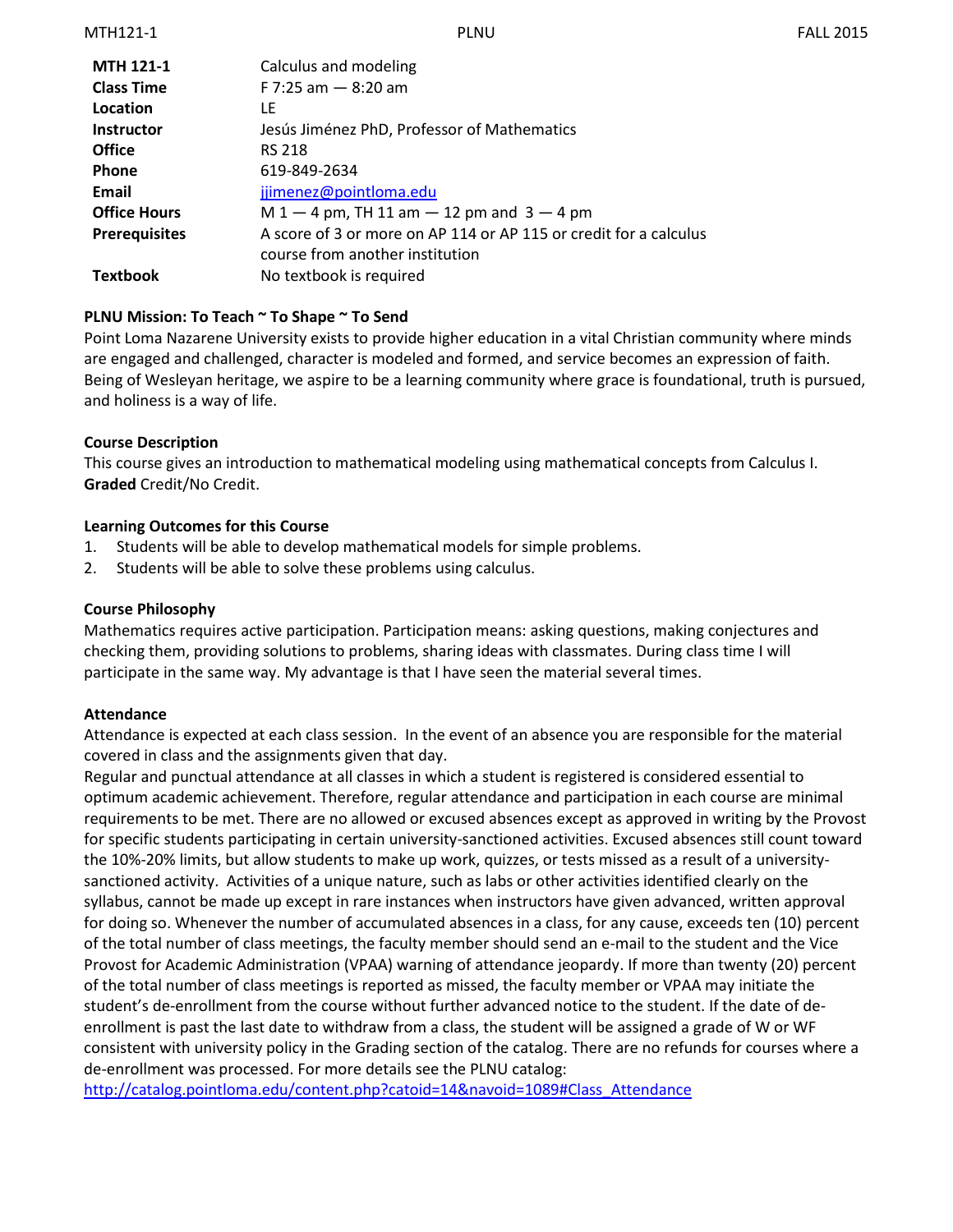## **Class Enrollment**

It is the student's responsibility to maintain his/her class schedule. Should the need arise to drop this course (personal emergencies, poor performance, etc.), the student has the responsibility to follow through (provided the drop date meets the stated calendar deadline established by the university), not the instructor. Simply ceasing to attend this course or failing to follow through to arrange for a change of registration (drop/add) may easily result in a grade of F on the official transcript.

### **Academic Accommodations**

While all students are expected to meet the minimum academic standards for completion of their courses as established by the instructors, students with special needs may require academic accommodations. At Point Loma Nazarene University, students requesting academic accommodations must file documentation with the Disability Resource Center (DRC), located in the Bond Academic Center. Once the student files documentation, the Disability Resource Center contacts the student's instructors and provides written recommendations for reasonable and appropriate accommodations to meet the individual needs of the student. This policy assists the university in its commitment to full compliance with Section 504 of the Rehabilitation Act of 1973, the Americans with Disabilities (ADA) Act of 1990, and ADA Amendments Act of 2008, all of which prohibit discrimination against students with special needs and guarantees all qualified students equal access to the benefits of PLNU programs and activities. For more details see the PLNU catalog: [http://catalog.pointloma.edu/content.php?catoid=14&navoid=1089#Academic\\_Accommodations](http://catalog.pointloma.edu/content.php?catoid=14&navoid=1089#Academic_Accommodations)

Students with learning disabilities who may need accommodations should discuss options with the instructor during the first two weeks of class.

### **Academic Honesty**

The Point Loma Nazarene University community holds the highest standards of honesty and integrity in all aspects of university life. Any violation of the university's commitment is a serious affront to the very nature of Point Loma's mission and purpose. Violations of academic honesty include cheating, plagiarism, falsification, aiding academic dishonesty, and malicious interference. The details of PLNU's meaning of each of these words can be found in the PLNU catalog at:

[http://catalog.pointloma.edu/content.php?catoid=14&navoid=1089#Academic\\_Honesty](http://catalog.pointloma.edu/content.php?catoid=14&navoid=1089#Academic_Honesty)

A student remains responsible for the academic honesty of work submitted in PLNU courses and the consequences of academic dishonesty beyond receipt of the final grade in the class and beyond the awarding of the diploma. Ignorance of these catalog policies will not be considered a valid excuse or defense. Students may not withdraw from a course as a response to a consequence.

A student who is caught cheating on any item of work will receive a zero on that item and may receive an "F" for the semester. See the PLNU Catalog for a further explanation of the PLNU procedures for academic dishonesty [\(http://catalog.pointloma.edu/content.php?catoid=14&navoid=1089#Academic\\_Honesty\)](http://catalog.pointloma.edu/content.php?catoid=14&navoid=1089#Academic_Honesty).

# **Copyright Protected Materials**

Point Loma Nazarene University, as a non-profit educational institution, is entitled by law to use materials protected by the US Copyright Act for classroom education. Any use of those materials outside the class may violate the law.